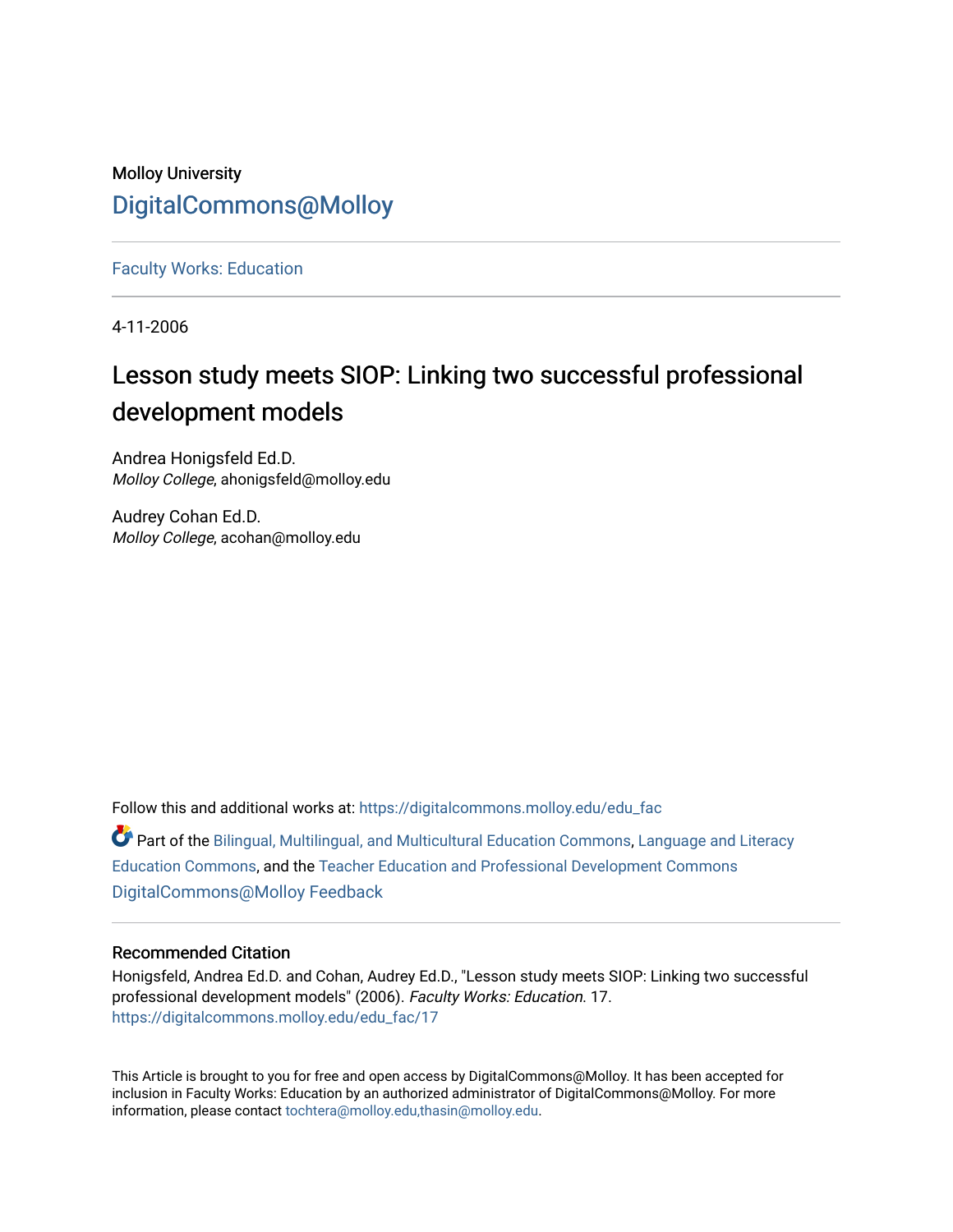Lesson Study Meets SIOP: Linking Two Successful Professional Development Models

By Andrea Honigsfeld and Audrey Cohan

Molloy College

Paper Presented at the AERA Conference April  $11^{th}$ , 2006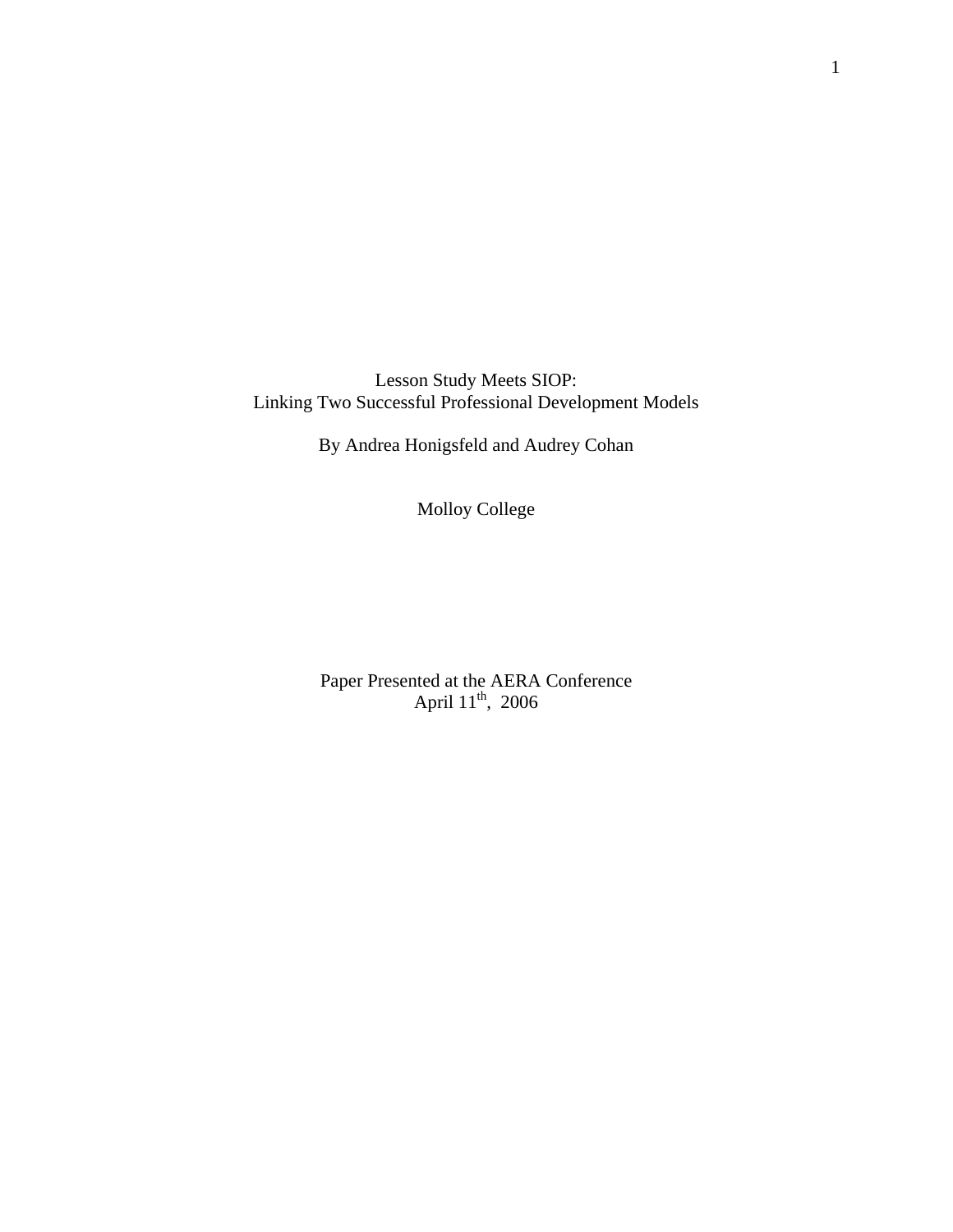## Abstract

In response to recently identified research priorities by TESOL (Teachers of English to Speakers of Other Languages) and AERA, the objective of this documentary account is to describe and evaluate a professional development project for in-service teachers working with diverse English Language Learners (ELLs). The purpose of our project was to merge two distinct professional development models for teachers who educate ELLs without prior training or certification. The "lesson study" approach, which began in Japan as a professional development movement was adapted and combined with the SIOP (Sheltered Instruction Observation Protocol) Model. Findings from a combination of quantitative and qualitative data sources indicated that the lesson study approach merged with the SIOP may warrant systematic implementation in in-service teacher education.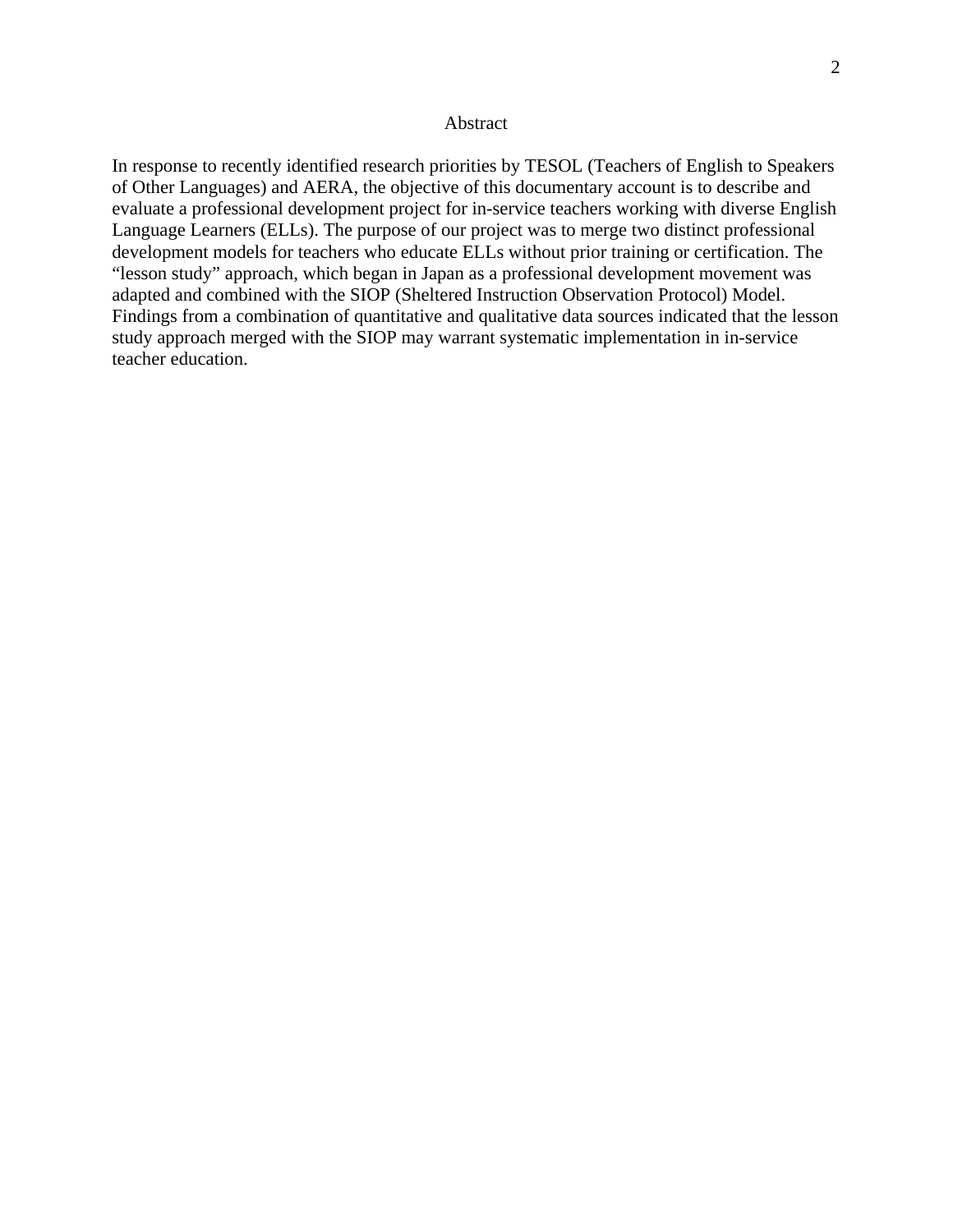# Lesson Study Meets SIOP: Linking Two Successful Professional Development Models

# *Statement of Significance*

In response to recently identified research priorities by TESOL (Teachers of English to Speakers of Other Languages) and AERA (American Educational Research Association), the purpose of this documentary account is to describe a professional development project for inservice teachers working with diverse English Language Learners (ELLs). In 2004, TESOL's Research Agenda claimed that "understanding how teachers learn and how they develop the conceptual basis for their practice is essential to maximizing the opportunity to learn and promoting systems that use human resources most efficiently" (¶ 19). AERA's recent publication *Studying Teacher Education: The Report of the AERA Panel on Research and Teacher Education* (Cochran-Smith & Zeichner, 2005) also recommends an extensive research agenda and suggests further exploration in the preparation of teachers to educate ELLs. Research and policy interest in this student population has markedly increased since the *No Child Left Behind* (NCLB) act was implemented in 2001 (AFT Policy Brief, 2004).

This documentary account reveals some promising teaching practices regarding professional development on how to provide effective instruction for ELLs. The "lesson study" approach, which began in Japan as a professional development movement, invites experienced in-service teachers to examine their teaching practices and to improve their effectiveness (Lewis, 2002). In this method, teachers form teams, collaboratively plan lessons, observe each other teaching the lesson, and discuss their observations. Using this approach as a basic practice, we infused the SIOP model (*Sheltered Instruction Observation Protocol*, Echevarria, Vogt, & Short, 2004). Sheltered Instruction offers the adaptations and modifications of the mainstream, gradeappropriate curriculum that makes learning achievable for English Language Learners. As a result of fusing the lesson study and SIOP in our project, participating teachers collaboratively planned content-based lessons, observed each other teaching these lessons, discussed their observations, reflected on the SIOP techniques and their impact on student learning, and prepared lesson study reports. The unique combination of the lesson study and the SIOP models underscored the strengths of both models in terms of teacher preparation and impact on student learning.

# *Theoretical Context*

Cochran-Smith (2003) suggested that "the education of teacher educators … is substantially enriched when inquiry is regarded as a stance on the overall enterprise of teacher education and when teacher educators inquire collaboratively about assumptions and values, professional knowledge and practice, the contexts of schools as well as higher education, and their own as well as their students' learning" (p. 7). We firmly believe that practicing teachers also need on-going opportunities to examine their own teaching practices, negotiate their own development as practitioners and professionals, and collaboratively construct new knowledge about their profession.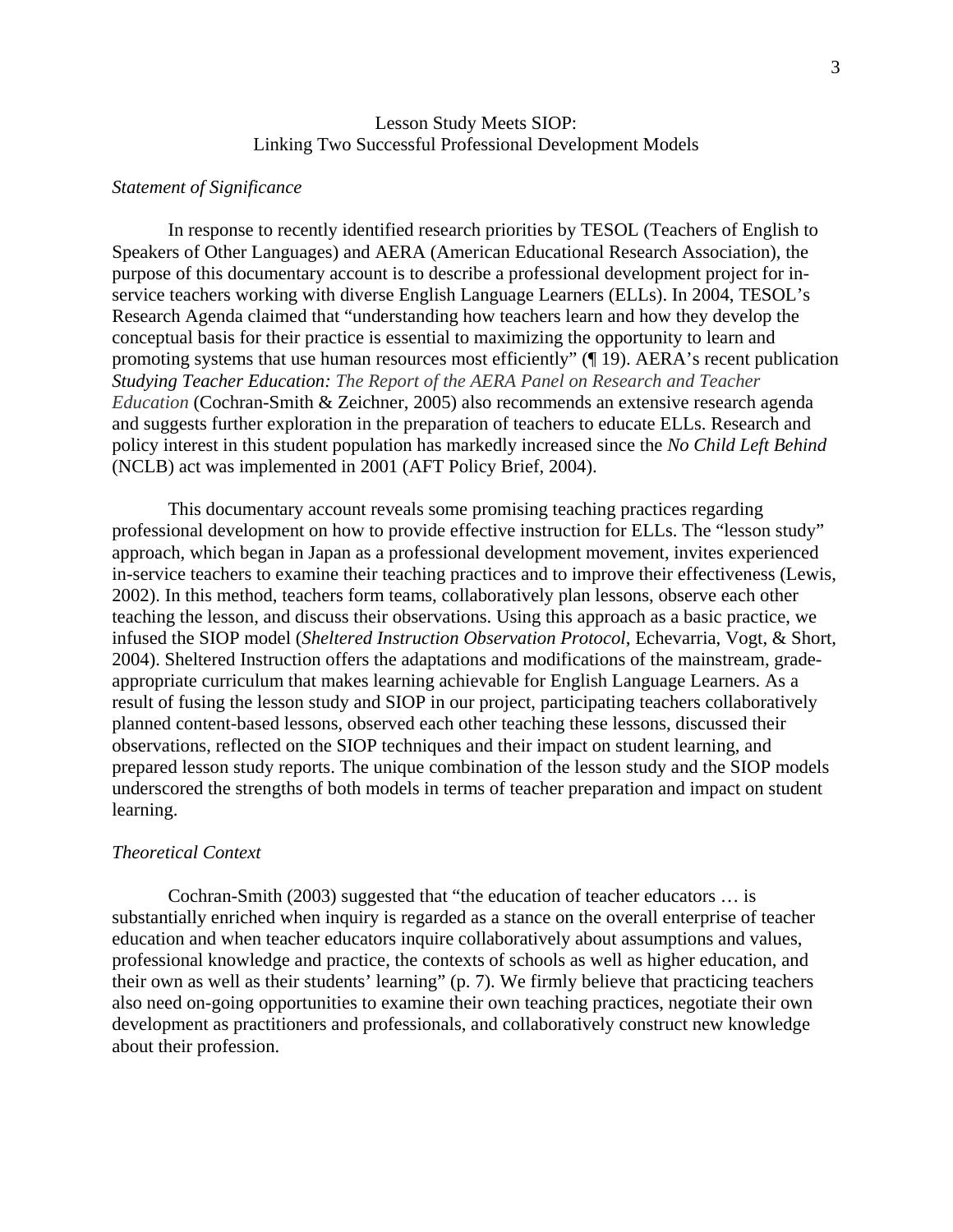Hiebert, Gallimore, and Stigler (2002) posed the question "what would be required to build a professional knowledge base for teaching from practitioner knowledge rather than from researcher knowledge?" (p. 9). In their response, they found that adapting the Japanese lesson study approach to professional development allowed in-service teachers to move beyond the practical knowledge they accumulated through years of teaching and constructed professional knowledge through collective inquiry into their teaching practice.

The origins of the Japanese lesson study (sometimes translated as "research lesson," Lewis, 2002) can be traced back to the early 1900s (Fernandez, 2002). The lesson study approach has recently become more prominent in the literature (Boss, 2002; Chokshi & Fernandez, 2004; Kelly, 2002; Staples, 2005; Stewart & Brendefur, 2005; Watanabe, 2002;) and several lesson study centers have been established around the country (LSRG at Columbia University, Mills College, NWREL, Metropolitan Nashville School District, as cited in Boss, 2002). The SIOP model, on the other hand, was a result of a 7-year research project (1996-2003) conducted for the Center for Research on Education, Diversity and Excellence (CREDE) (Echevarria et al., 2004). The SIOP Model is organized around eight components essential for making grade-level content accessible for ELLs and for helping them develop academic and language skills. The eight components—(1) Preparation, (2) Building Background, (3) Comprehensible Input, (4) Strategies, (5) Interaction, (6) Practice/Application, (7) Lesson Delivery, and (8) Review/Assessment—are further divided into a total of 30 strategies. The purpose of the original SIOP project was to establish specific guidelines for professional development to support the implementation of Sheltered Instruction. The SIOP has also been used for observation, self-assessment, and lesson planning purposes.

#### *Description of the Instructional Context*

The participating teachers were members of an Intensive Teacher Institute (ITI) cohort in a high-need school district on Long Island, NY. ITI was originally developed in response to the shortage of certified bilingual and ESL teachers in New York State. Provisionally certified teachers working as ESL teachers without certification or teaching a large percentage of ELLs without adequate training are eligible. ITI participants take four graduate level education courses adapted to meet the needs of in-service teachers rather than pre-service teacher candidates. Our Institution of Higher Education is approved by the New York State Education Department (NYSED) to assist ITI participants in obtaining ESL certification. In the past two years, we have collaborated with three out of the four high-need school districts of the local county. "High need" status is determined in New York State by using a need/resource capacity index, which is a measure of the degree to which the district is able to meet the needs of its students utilizing local resources (Kadamus, 2004).

# *Documented Practices*

A cohort of 22 participants in the ITI program were introduced to both the Japanese lesson study approach and the SIOP Model at the onset of one of four required graduate level teacher education courses. After an extensive overview of the two models, they were invited to participate in a multi-phased task: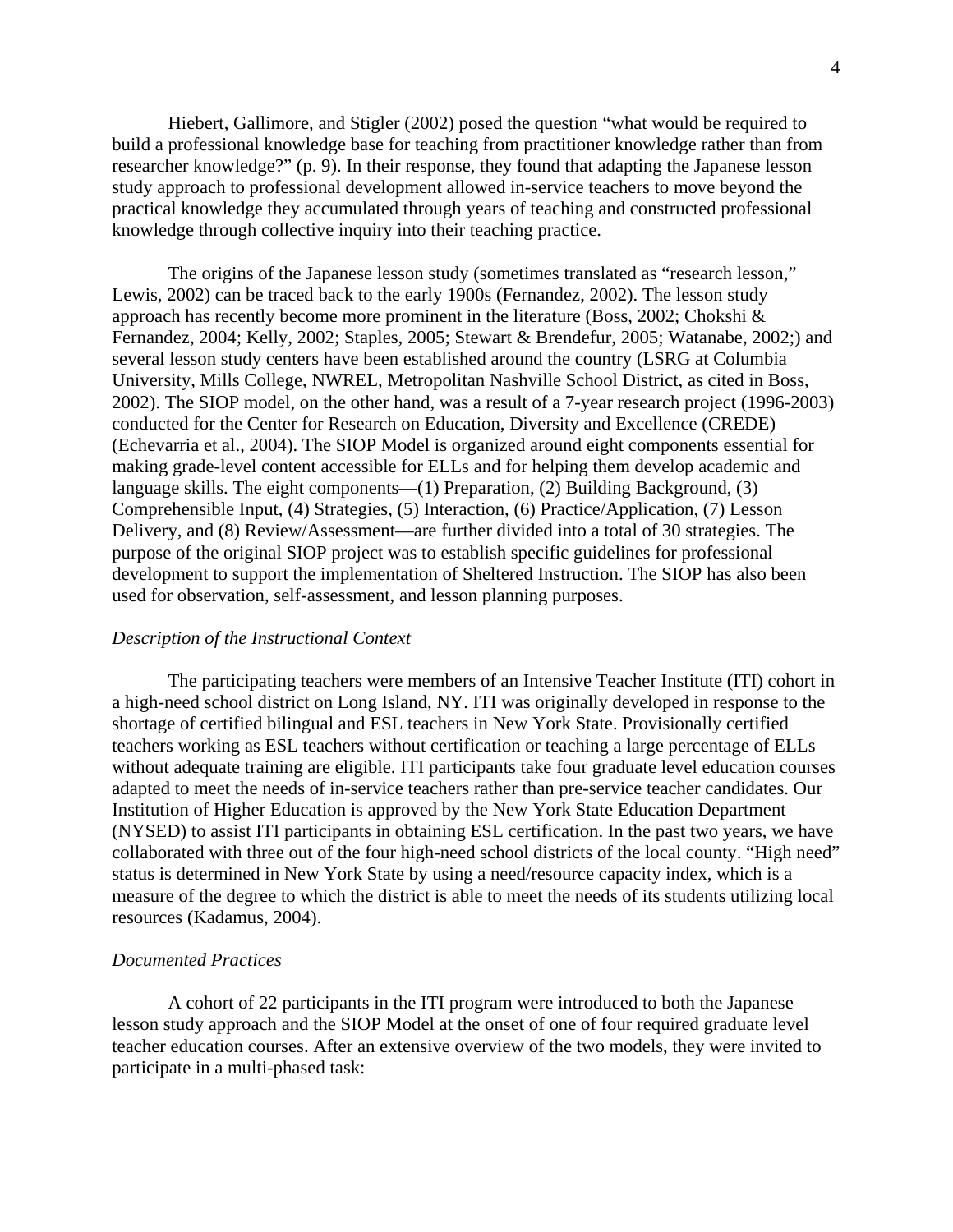*In Phase One*, teachers formed teams and decided on one or several SIOP focus questions, the grade level, and content of their lessons. Teams selected an overarching theme and related SLA (Second Language Acquisition) research question that they planned to explore. These focus themes were based on (a) the eight major components or 30 subcomponents of the SIOP Model, (b) their own unique teacher development needs, and (c) the identified needs of their students.

 *In Phase Two*, participants collaboratively developed SIOP lesson plans in which language and content development activities were related to mathematics, science, social studies, technology, and/or art curricula. At least one SIOP lesson was taught and observed by every member. Teachers implemented their lessons with their own ELLs in their regular classroom settings, while being observed by other members of the team—a basic element of the lesson study approach as well as the SIOP model when used for observation.

 *In Phase Three*, at the completion of the lesson presentations and observations, a joint lesson study report was generated and presented to the rest of the cohort by each team. The purpose of the lesson study report was to document the process of implementing the SIOP model in their diverse classrooms, to describe the successes and difficulties they encountered, and to summarize the discussions that their team members engaged in throughout the lesson study process as they co-constructed knowledge about their ELLs' needs and the effectiveness of the SIOP model to respond to that need.

The following guidelines were provided for writing the lesson study report:

- 1) Describe your SIOP focus. Refer to the handouts and book chapters you reviewed in preparation for this lesson study project.
- 2) Include key TESOL and SLA ideas, concepts, frameworks, etc. you learned from prior graduate education course(s) applicable to your lesson.
- 3) Include the carefully designed SIOP lesson plans.
- 4) Describe the strengths and weaknesses of the lesson plans in light of the SIOP focus. What did you plan to do to meet your goal?
- 5) Based on the lesson presentation, identify areas of improvement: How would you redesign and/or teach the lesson differently next time? Be specific in your recommendations.
- 6) Utilize a clear and concise writing style. Use APA style for all your references.

 During the three phases, different qualitative and quantitative data were collected from all cohort participants to document the effectiveness of the project. Key data sources included: the SIOP Planning and Self-Assessment Checklist, Lesson Study Report Rubrics, Lesson Study Evaluation Questionnaires, and the Lesson Study Reports containing student artifacts as well as teacher reflections. Additional data sources were used which included post-ITI surveys, teacher interviews, and researcher observations/field notes.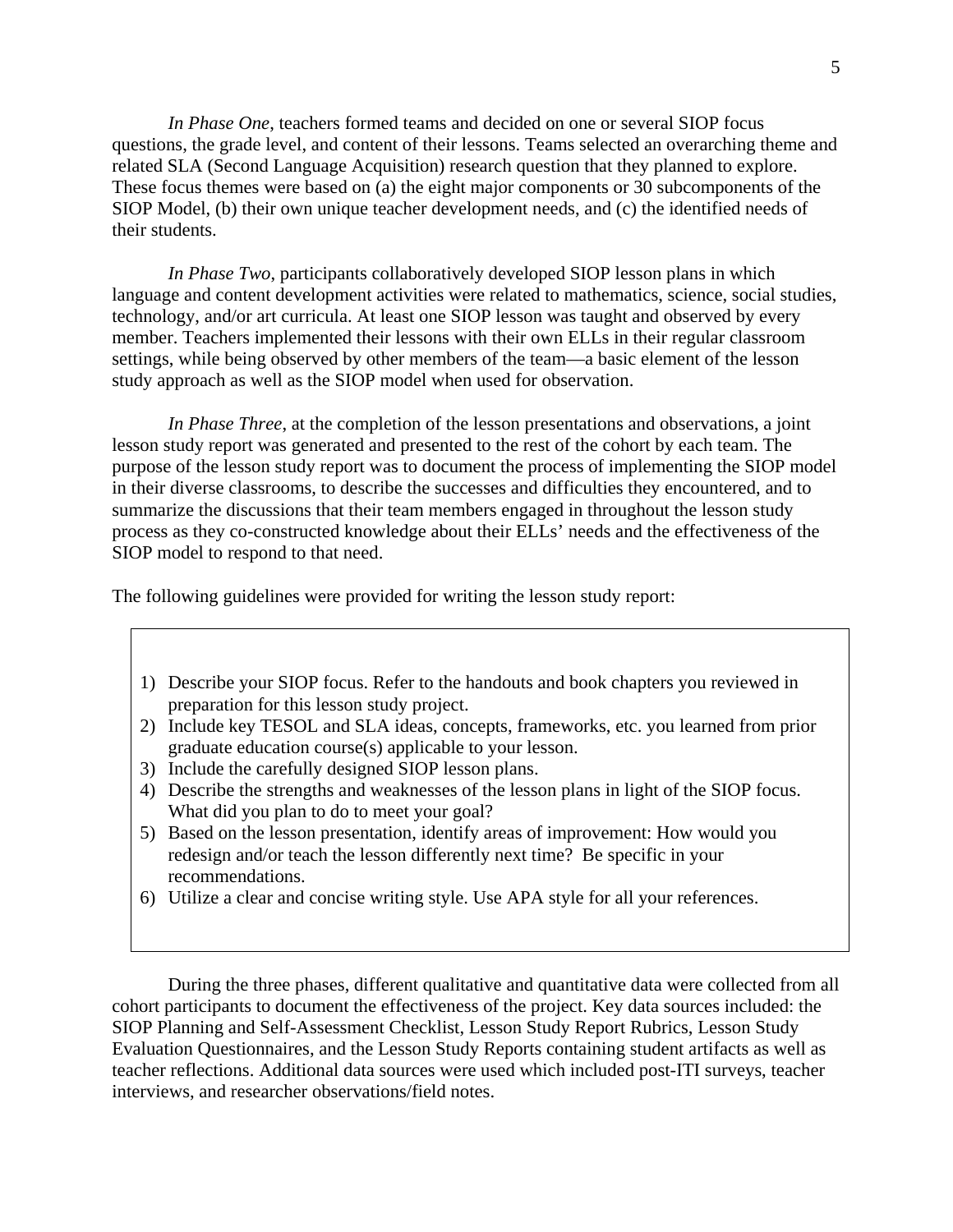# *Evidence of Effectiveness*

The purpose of this project was to merge two distinct professional development models for practicing teachers who work with English Language Learners without any prior training or certification. To assess the effectiveness of this professional development, we explored the following two project assessment themes:

#### Theme 1.

In what ways did the SIOP lesson study reports demonstrate participants' knowledge, skills, dispositions, and impact on student learners?

#### Theme 2.

What are the outcomes of combining the lesson study approach and the SIOP Model for professional development?

## *Data Analysis Procedures*

 A combination of both quantitative methodologies (descriptive statistics, cross-tabulation) and qualitative approaches (triangulation including in-depth interviews with ITI participants) were utilized to explore whether the lesson study approach merged with the SIOP model warrants systematic implementation in in-service teacher education.

#### *Quantitative Data Sources.*

*1. SIOP Planning and Self-Assessment checklist*. This 30-item checklist was published by Echevarria, Vogt, & Short (2004) as a lesson planning tool. We utilized the checklist to explore which of the 8 major or 30 minor SIOP components were more effectively utilized by ITI participants. The 8 major sections of the checklist include Preparation, Building Background, Comprehensible Input, Strategies, Interaction, Practice/Application, Lesson Delivery, and Review/Assessment. We found that participants demonstrated effective sheltered instructional teaching skills, with special emphasis on (a) scaffolding, (b) building background knowledge, and (c) enhancing vocabulary development and providing opportunities for frequent, meaningful interactions among ELLs.

*2. Lesson Study Report Rubrics*. The rubric was researcher-designed. It contained six dimensions including (a) SIOP Focus, (b) relationship to TESOL and SLA concepts, (c) lesson plans, (d) lesson analysis, (e), recommended action, and (f) writing conventions. On the six criteria on the lesson study report rubric, ITI participants demonstrated that their major strengths were (a) identifying clear, SIOP-based focus questions with a thorough understanding of theoretical connections to second language acquisition and (b) offering a thorough examination and assessment of the strengths and weaknesses of their lessons.

 3. *Lesson Study Evaluation Questionnaire.* This researcher-designed questionnaire consisted of 12 items that participants were required to respond to on a 5-point Likert-scale, in which 5 indicated the highest level. On average, all 12 variables were rated above 4.00 on a 5-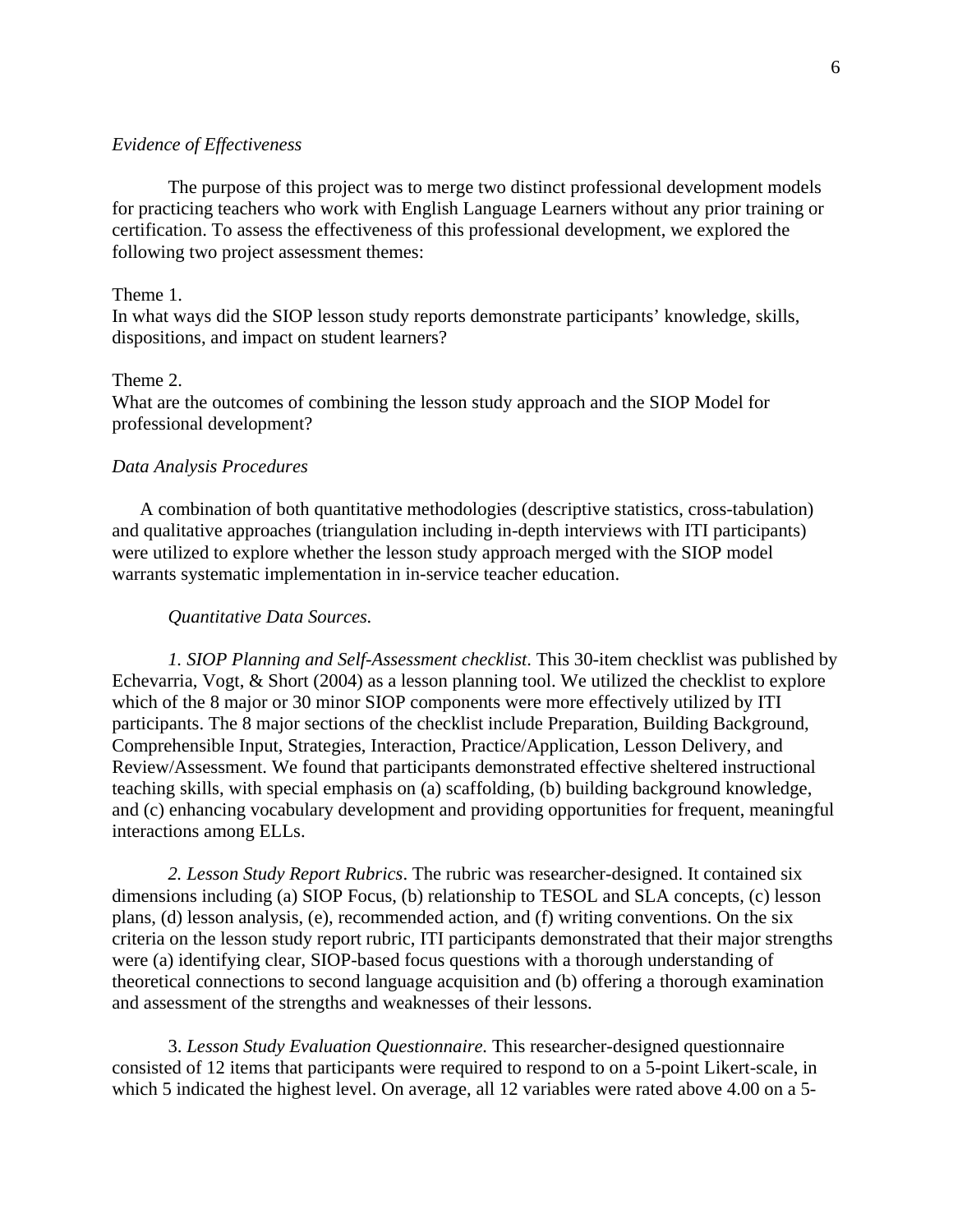point Likert-scale, where 5 indicated the highest level. The variance was especially high for "Impact on current teaching effectiveness," "Helping you become a more successful participant in a collaborative educational setting," and "Likelihood of seeking out advice from other teachers on planning and implementing YOUR lessons."

# *Qualitative Data Sources.*

*1. Lesson Study Reports.* The purpose of the lesson study report was to document the process of implementing the SIOP model in the participants' classrooms when working with student learners, to describe the successes and difficulties they encountered, and to summarize the discussions that they engaged in with their colleagues throughout the lesson study process. Each report contained student artifacts as well as teacher reflections. Student work samples provided examples and tangible illustrations of the effectiveness of the lessons. The written reports were carefully analyzed for emerging themes. Rather than focusing on the effectiveness of the lesson study approach as a professional development opportunity, each reflection focused on (a) specific elements of the SIOP model, (b) intended and unintended outcomes of the lessons and (c) areas of strengths and weaknesses working with English Language Learners.

*2. Observation Notes*. One member of the research team (the ITI course instructor) kept an on-going observation log on participants' reactions to the lesson study approach and the SIOP model as demonstrated in their course work and presentations. Participants expressed their concerns about the level of involvement and time commitment that initiating a lesson study project requires. Nonetheless, the majority of the lesson study teams reported that they found the ITI course experience to be among the most effective professional development activities that they have ever participated in as both their knowledge base and skills increased.

*3. In-Depth Follow-Up Interviews.* One year later, 50% of the participants agreed to an in-depth follow-up interview with the research team. The focus of the questions was on the implementation of the lesson study approach and the SIOP Model. Results showed that merely one year later, participants had internalized key components of the SIOP model with moderate to strong implementation in the classroom. However, due to time constraints, the lesson study approach was rarely more than an informal discussion with colleagues and lacked the structure of the SIOP.

#### *Findings*

In response to Theme 1, we found:

- 1) Change in teacher cognition about teaching ELLs and second language acquisition, especially regarding theories of comprehensible input (Krashen,1982) and common underlying proficiency (Cummins, 2000);
- 2) Demonstration of effective sheltered instructional teaching skills, with special emphasis on (a) scaffolding, (b) building background knowledge, (c) enhancing vocabulary development, providing opportunities for frequent, meaningful interactions among ELLs;
- 3) Commitment to working with diverse, high-need, limited English proficient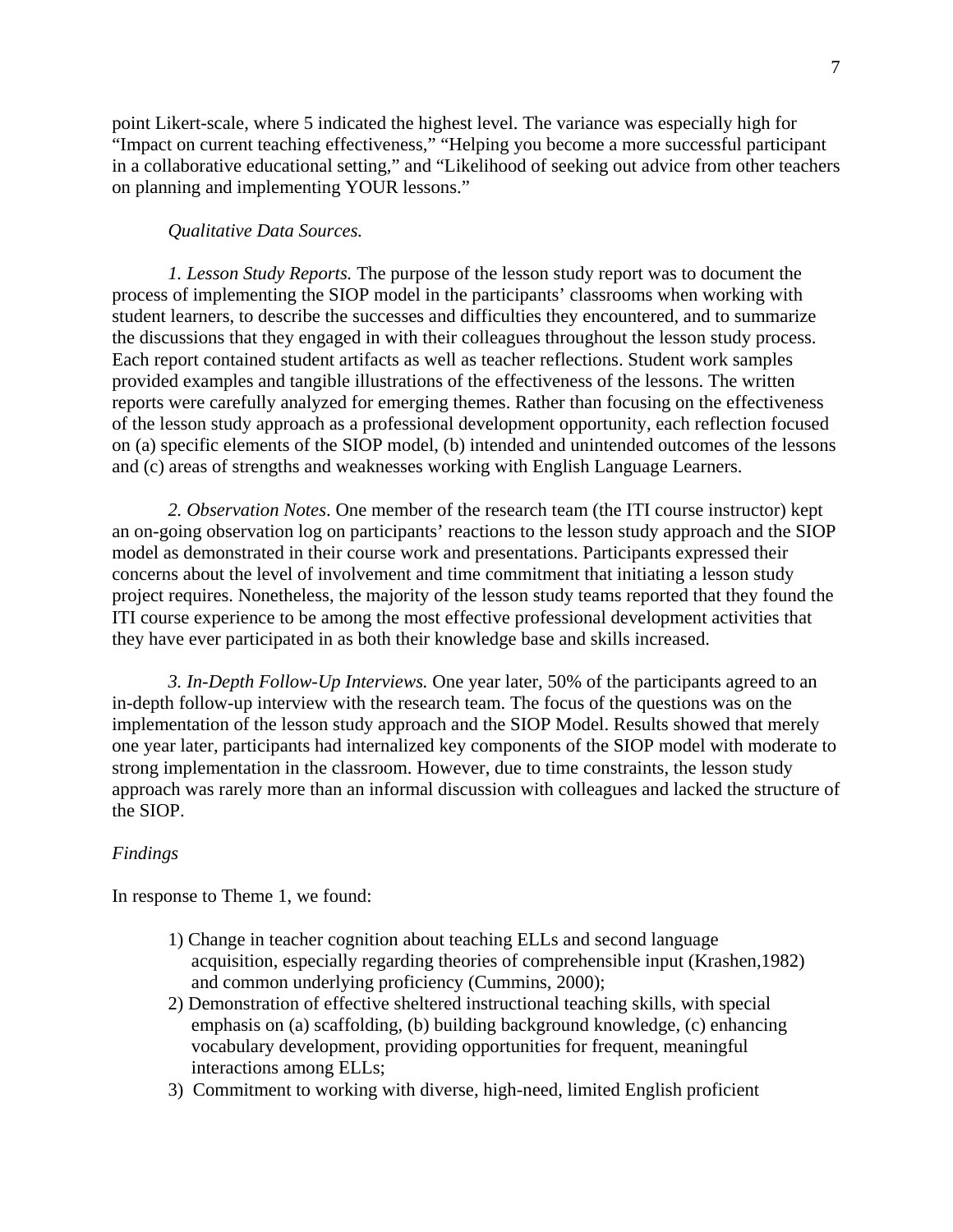students through self-assessment, teacher dialogue, group processing and reflective practice as substantiated by the following representative quote:

> "As educators of students whose second language is English, it is our responsibility to familiarize ourselves with the cultural and familial backgrounds that students bring to the class, provide a safe environment for learning, make the content information accessible to all students, and advocate for educational equity and excellence for language minority students." (ITI participant)

4) Student artifacts evidence the model's effectiveness by utilizing varied graphic organizers, scaffolded tasks, and examples of growth through writing samples.

In response to Theme 2, we found:

- 1) Full-time, practicing teachers are acutely aware of the level of involvement, time, and human capacity commitment required for participating in a SIOP lesson study project.
- 2) As a collaborative inquiry activity, five out of the six SIOP lesson study teams were able to create a learning community, whereas one team continued to struggle with establishing common goals for their study throughout the project.
- 3) Despite the level of involvement and the identified difficulties, most cohort members agreed that the SIOP lesson study project was among the most effective professional development activities that they have ever participated in since both their knowledge base and skills increased.
- 4) Berger, Boles, and Troen (2005) stated that teacher research, "…while a robust and interesting professional development activity for individual teachers, is strongly reliant on external supports and leadership as it battles against the culture of schools" (p. 103). Similarly, cohort participants identified a paradox when participating in lesson study projects: though it proved most worthwhile for the majority, mandated staff development hours spent in workshops often do not allow for collaborative engagement.
- 5) The in-depth interviews with participants reported that the SIOP model was used to a greater extent than the lesson study implementation. The researchers determined that time constraints were the key reason that the lesson study approach was not formally used after the completion of the ITI program in the schools. Our findings corroborated Darling-Hammond's (2005) analysis of in-service teacher education approaches in other countries. She also underscored the time and administrative support available in order for professional development to be effective.

#### *Conclusion*

 This project emphasizes the successful implementation of two professional development models linked by the common feature of engaging practicing teachers in collaborative inquiry. We as teacher educators/researchers supported each other throughout the implementation process, sharing the beliefs that (a) a combination of the lesson study and SIOP models will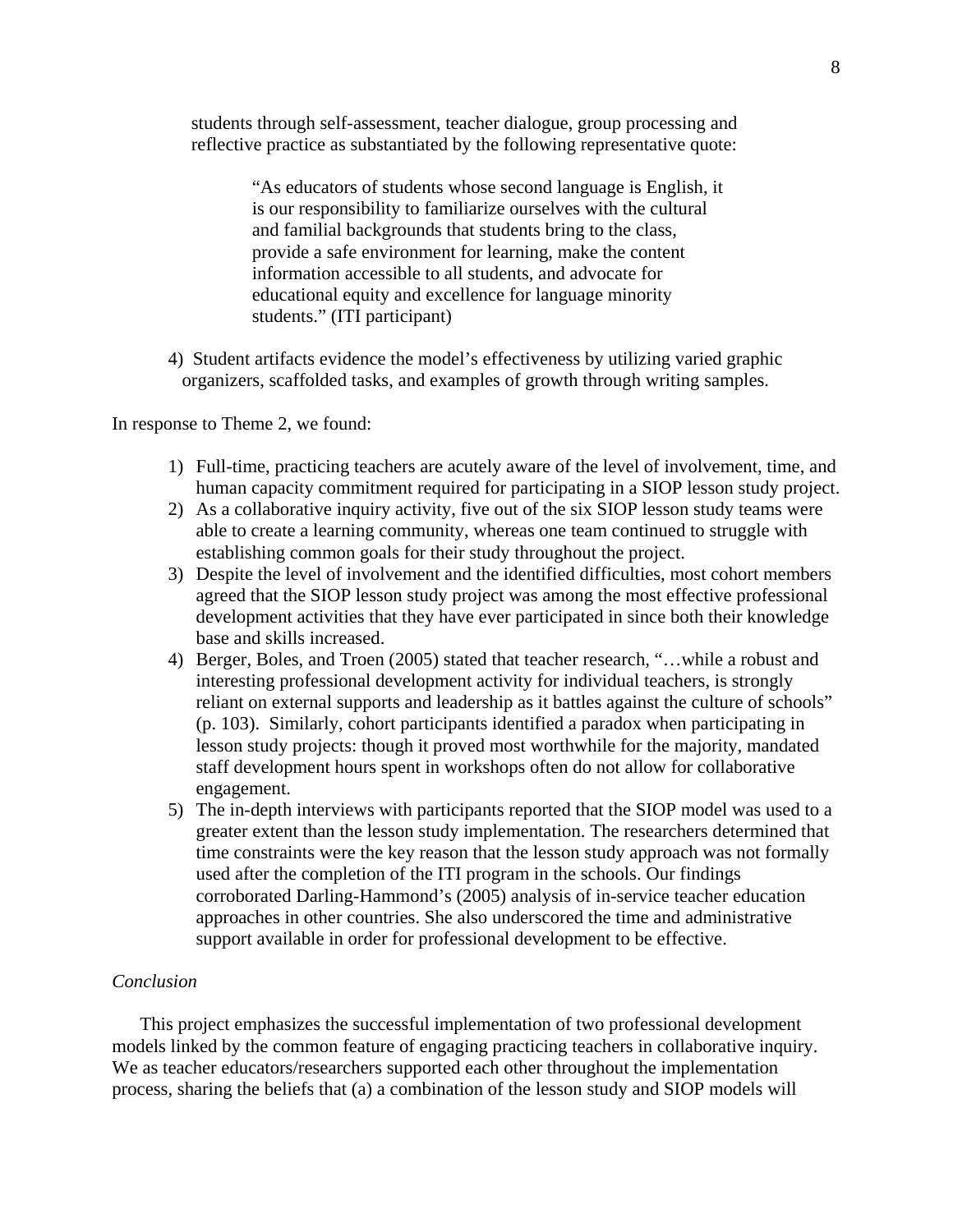greatly enhance teaching and learning focused on ELLs, (b) collaboration among teachers is a key factor in teacher development, (c) collaboration by faculty needs to be modeled for inservice teachers, (d) practicing teachers can benefit from the sharing of research and learning about successful research-based models, and (e) reflection as a process undergirds both the lesson study model and the SIOP model. We recognize that by fusing the two models, we both enhanced them and put parameters on them. Follow-up in-depth interviews with participants revealed an imbalance in the implementation of the two models. In fact, participants reported, due to time constraints, they tended to utilize the adaptations for the SIOP model more frequently than the collaborative lesson study approach. Although the project may not be generalizable to larger cohorts of in-service teachers due to the specific context and needs of the ITI cohort and ELLs, we are in the process of trying to initiate a second SIOP lesson study project with a new high-needs school district. We continually seek successful models and research-based professional development to enhance teacher learning, and ultimately, student learning.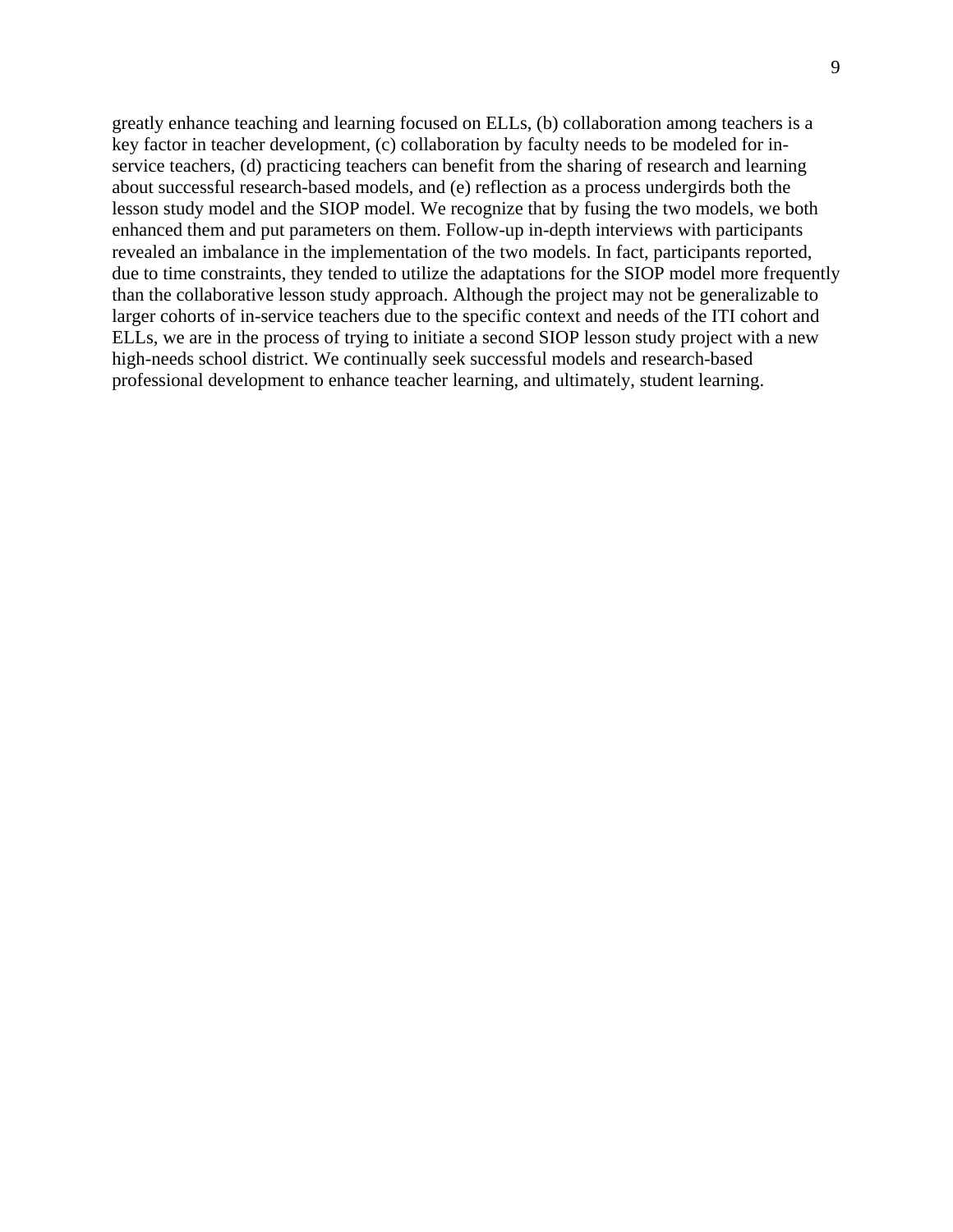#### References

- *AFT Teachers Policy Brief Number 18. NCLB: Its problems, its promise.* (2004). Retrieved on June 28, 2005, from <http://www.aft.org/pubs-reports/downloads/teachers/PolicyBrief18.pdf>
- Berger, J. G., Boles, K. C., Troen, V. (2005). Teacher research and school change: Paradoxes, problems, and possibilities. *Teaching and Teacher Education, 21,* 93–105
- Boss, S. (Spring 2001) Leading from within. *Northwest Teacher, 2*(2), 12-16.
- Chokshi, S., & Fernandez, C. (2004). Challenges to importing Japanese lesson study: Concerns, misconceptions, and nuances. *Phi Delta Kappan, 85,* 520-525.
- Cochran-Smith, M. (2003). Learning and unlearning: the education of teacher educators. *Teaching and Teacher Education, 19* 5–6 28
- Cochran-Smith, M. & Zeichner, K. M. (Eds). (2005). *Studying teacher education: The report of the AERA Panel on research and teacher education.* Mahwah, NJ: Lawrence Erlbaum.
- Cummins, J. (2000). *Language, power, and pedagogy: Bilingual children in the crossfire*. Clevedon, England: Multilingual Matters.
- Darling-Hammond, L. (2005). Teaching as a profession: Lessons in teacher preparation and professional development. *Phi Delta Kappan, 87,* 237-240.
- Echevarría, J., Vogt, M., & Short, D. (2004). *Making content comprehensible for English language learners: The SIOP model* (2nd ed.)*.* Needham Heights, MA: Allyn and Bacon.
- Fernandez, C. (2002). Learning from Japanese approaches to professional development: The case of lesson study. *Journal of Teacher Education, 53*, 393-405.
- Hiebert, J., Gallimore, R., & Stigler, J. W. (2002). A knowledge base for the teaching profession: What would it look like and how can we get one? *Educational Researcher, 31*(5), 3–15.
- Kadamus (2004). *Regents 2005-06 proposal on state aid to school districts -- Addendum to BR (A) 4.* Retrieved on June 29, 2005, from [http://www.regents.nysed.gov/2004Meetings/December2004/1204addendum%20to%20b](http://www.regents.nysed.gov/2004Meetings/December2004/1204addendum%20to%20bra4.htm) [ra4.htm](http://www.regents.nysed.gov/2004Meetings/December2004/1204addendum%20to%20bra4.htm)
- Krashen, S. (1982). *Principles and practices of second language acquisition.* Oxford: Pergamon.
- Lewis, C. (2002). *Lesson study: A handbook of teacher-led instructional improvement.* Philadelphia: Research for Better Schools.
- Staples, B. (November 21, 2005). Why the United States should look to Japan for better schools.